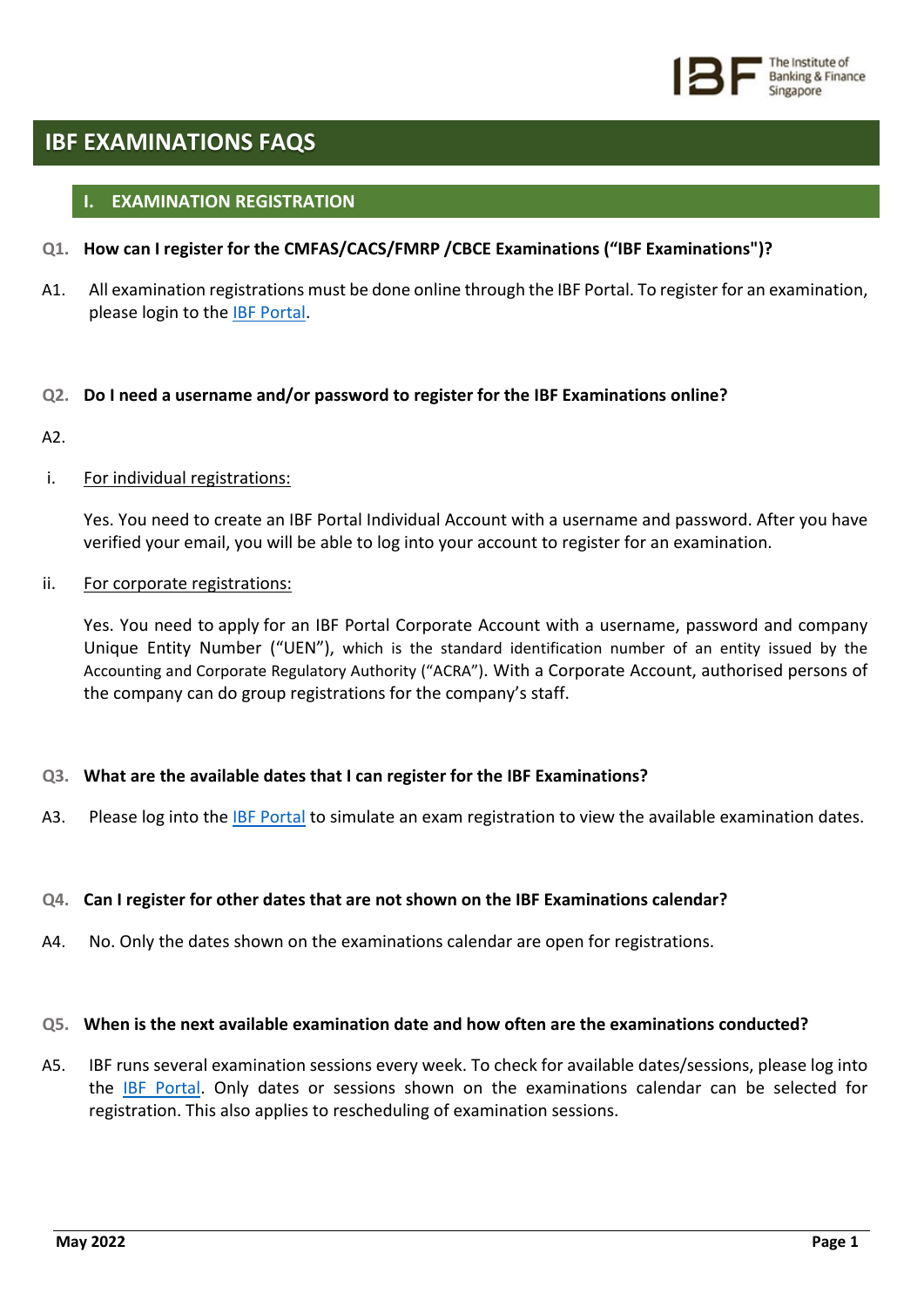

# **Q6. How often will new examination dates be released on the IBF Portal?**

A6. New examination dates will be released 2 months in advance.

# **Q7. How do I apply for a corporate account to sign up for examinations on behalf of my colleagues?**

A7. To create a Corporate Account on the IBF Portal, please go to the IBF Home page [\(www.ibf.org.sg\)](http://www.ibf.org.sg/) and click on "Portal Login", followed by "Sign up here". Please note that only 1 account may be created per organisation. The organisation would be identified by its UEN.

# **Q8. I am an employee of a member company of IBF. Can I still register for the examinations at the member rate if I register as an individual online?**

- A8. Yes. To enjoy the member rate, you can either register through your company's corporate account or through individual online registration by providing:
	- i. The company's UEN;
	- ii. The candidate's unique corporate email address; and
	- iii. The one-time password which will be sent to the candidate's unique corporate email address.

#### **Q9. When can I register to re-sit for an examination?**

A9. You may register for a re-sit immediately by registering for the next available examination date.

#### **Q10. Am I allowed to register for more than one examination at the same time?**

A10. Yes. You are allowed to register for multiple examination papers within the same transaction on the IBF Portal. However, you are not allowed to register for multiple examination papers within the same examination session (i.e. same examination date and time).

# **Q11. What modes of payment does IBF accept for registration?**

A11.

- i. For individual registrations, you can pay by credit card (VISA or Mastercard).
- ii. For corporate registrations, the company can pay by credit card (VISA or Mastercard) or bank transfer. If your company is an IBF Member, you may request to have the invoice billed to your company, and the credit terms are 14 days from the confirmation of examination registration.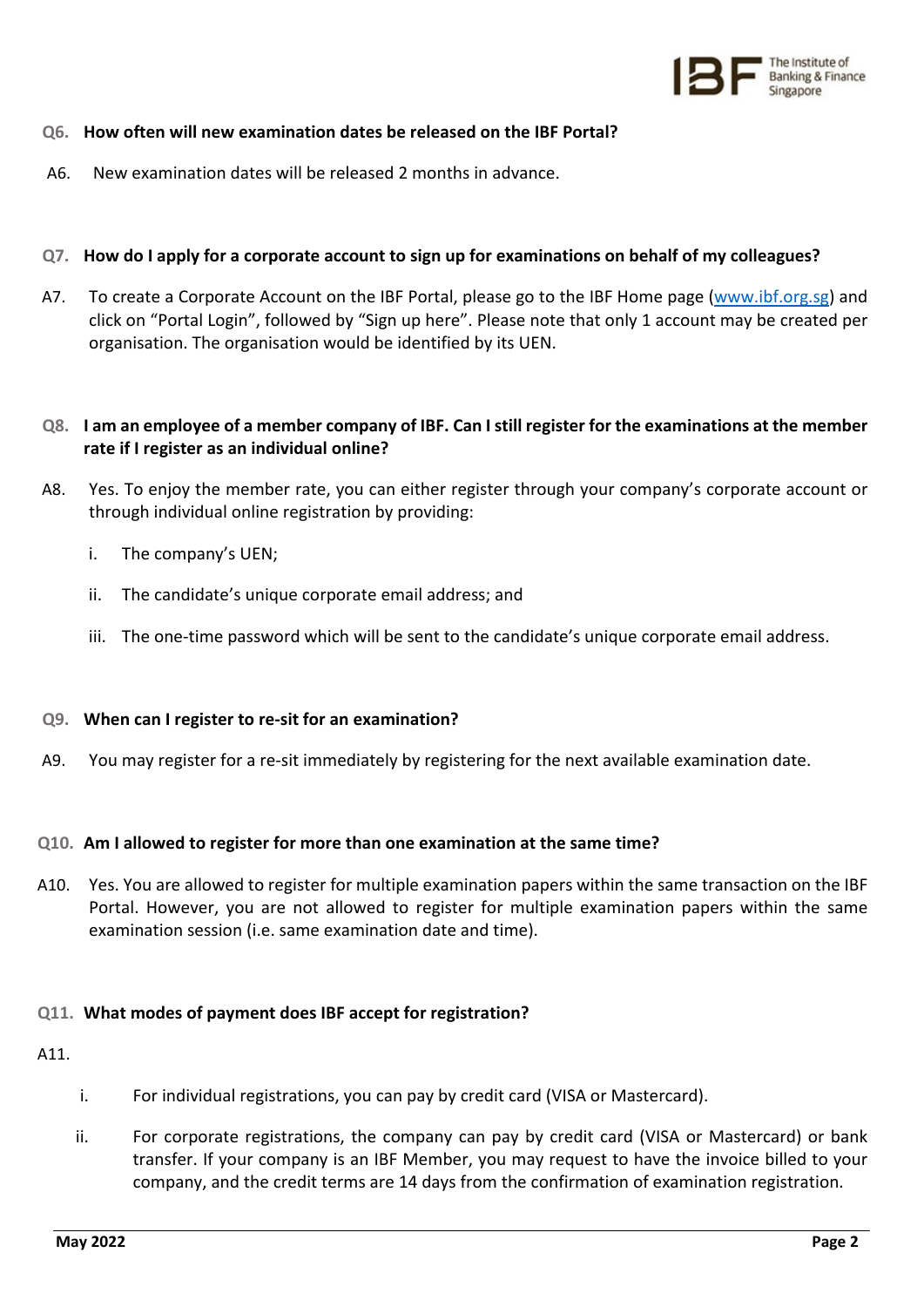

Please note that debit cards and American Express cards are not accepted for payment.

# **Q12. How do I know if my registration is successful? Will I receive any form of acknowledgement/ notification for my online registration?**

A12. Once your online registration is accepted by us, a tax invoice will be displayed *(please print a copy for your record*). An email confirmation will also be sent to the email address you have provided to IBF. You can also view and reprint your invoice once you have successfully registered by logging into your account in the IBF Portal.

#### **Q13. Can I get a refund for the examination fees paid?**

A13. No. You are responsible for checking and ensuring, at the time of registration, that you are registering for the correct examination paper, as well as the correct date and session. IBF will **NOT** entertain any requests for refunds of examination fees unless in extenuating circumstances. For example, in instances of a lockdown on travel. Refunds will only be given to examinations which have yet to take place and will **NOT** be granted for previous examinations taken by candidates or in cases where candidates were already graded as "Absent" in the examinations.

#### **Q14. Can I reserve a date/seat for the IBF Examinations over the phone?**

A14. IBF does not accept reservations for examination dates. Examination registrations must be done online via the IBF Portal. Seatings are also assigned by the invigilators at the examination venue.

#### **Q15. Why do I need to provide my personal particulars when registering for an examination?**

A15. Under the Personal Data Protection Act and *"Advisory Guidelines on the Personal Data Protection Act (PDPA) for NRIC and other National Identification Numbers"*, organisations may collect individuals' personal data and NRIC, if it is required for regulatory reasons or the organisation is required to verify individuals' identities to a high degree of fidelity. IBF continues to collect individuals' personal data including NRIC, as the IBF Examinations comprise regulatory and industry examinations that assess the examination candidates' competency and application of knowledge relating to various requirements under the relevant rules, regulations or industry requirements.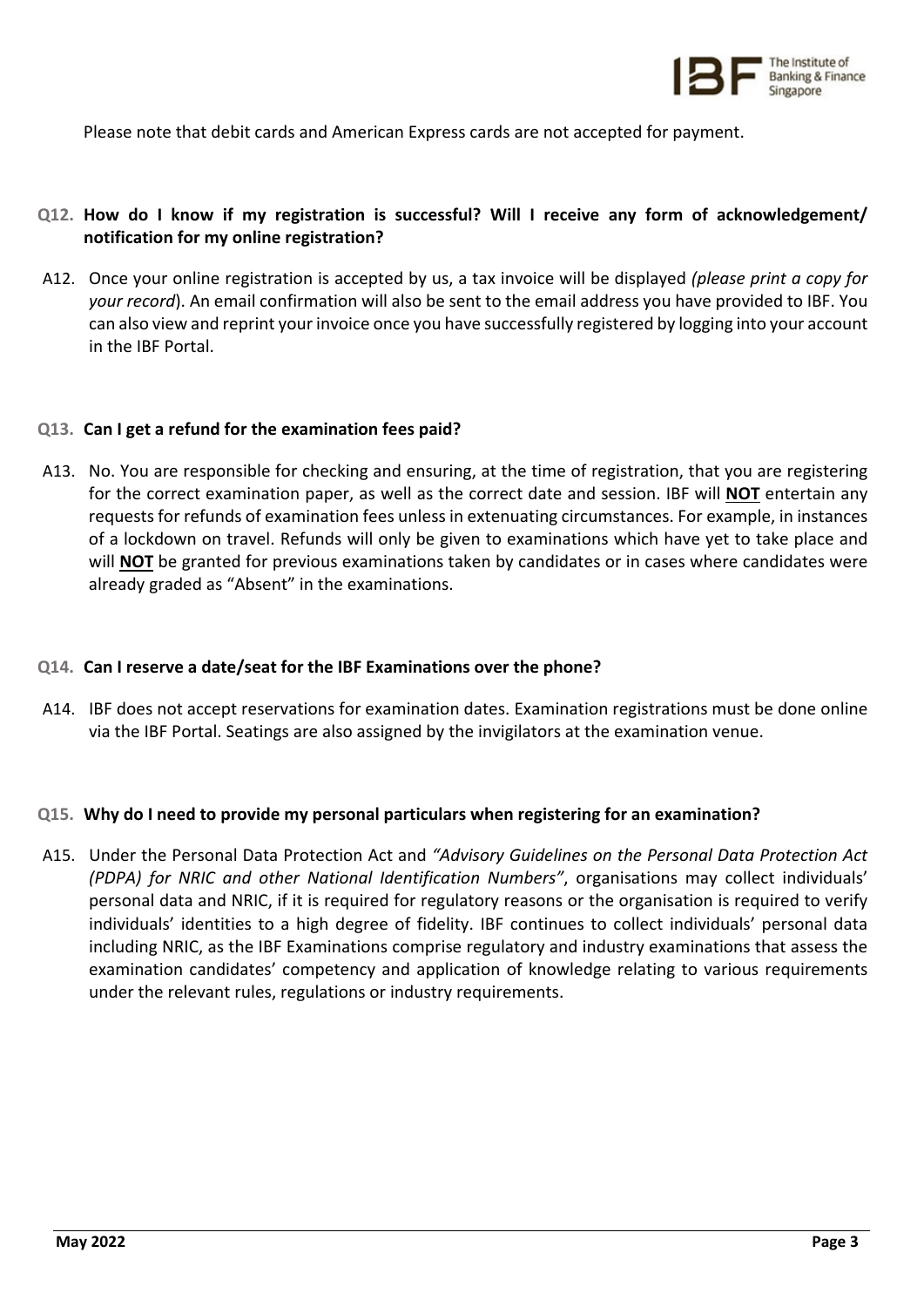

#### **Q16. Would I have to provide my credit card details to IBF?**

A16. Under no circumstances would IBF ask for your credit card details. All credit card details provided by the candidates are done on the eNets payment server. For security reasons, IBF is not allowed to perform online transactions on behalf of the candidates.

# **Q17. How safe is it to do credit card transactions online?**

A17. All registrations through the IBF website where you provide the credit card details will be encrypted using SSL (Secure Socket Layer), which is a widely recognised security standard for internet transactions. SSL encrypts data transferred between you and the server and renders it unreadable to anyone who might intercept it.

# **Q18. What should I do when I am directed to an "access denied" page when I click on the date for registration?**

A18. Your page time limit could have expired. Please refresh your page to continue with your registration.

### **Q19. Why am I directed to a "registration full" page after entering my registration details?**

A19. As our registration system allocates seats based on a first-come-first-serve basis, your seat could have been booked by another candidate before you managed to complete your transaction. Please choose another available date for your examination.

# **II. RESCHEDULING OF EXAMINATION DATES**

#### **Q20. If I am unable to make it for my examination session, can I reschedule the session to another person?**

A20. No, you are not allowed to transfer your examination registration to another person. You are only allowed to reschedule the examination that is registered in your own name. You have to reschedule the examination **by 12pm, 1 business day prior to the original examination date**. An administrative fee of **\$75 + GST** will be charged for each rescheduling of the examination session.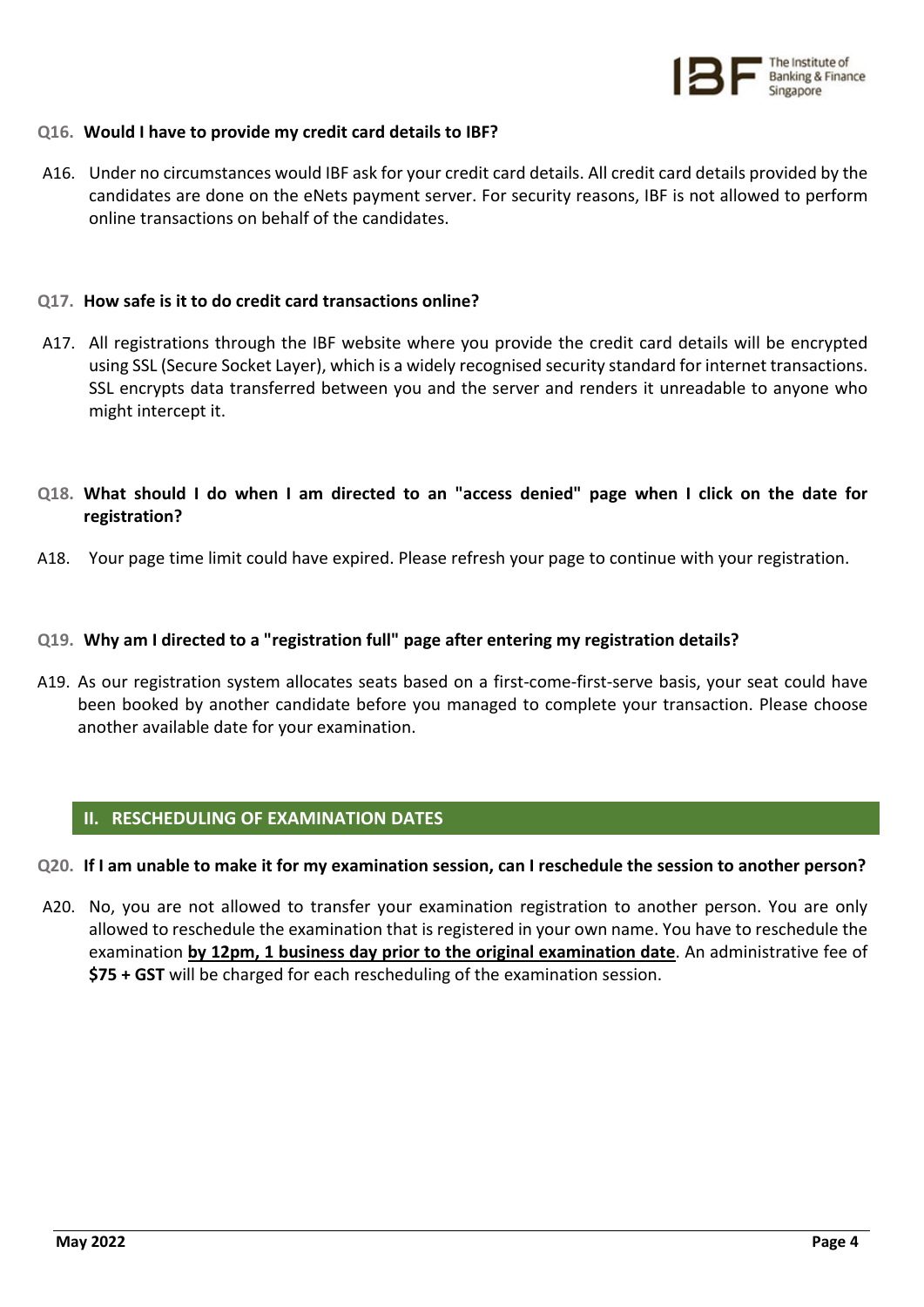

- **Q21. I have signed up for the wrong examination date/session and would like to change to another date/session. Am I allowed to do so?**
- A21. Yes. You are only allowed to reschedule to another date **or** session subject to an administrative fee of **S\$75 + GST** for each reschedule. The reschedule must be done **by 12pm, 1 business day prior to the original examination date.** You may do the reschedule online and pay via VISA/MASTER Card. You are responsible for checking and ensuring, at the time of registration, that you are registering for the correct examination paper, as well as the correct date and session. IBF will **NOT** entertain any requests for refunds of examination fees.
- **Q22. If I cannot make it for my examination, is there any way that I could defer my examination date/session and how long is the notification period to IBF?**
- A22. You can reschedule to another examination date/session online and there will be an administrative fee of **\$75 + GST** for each reschedule of examination date. You need to reschedule your examination date **by 12 pm, 1 business day prior to the original examination date.** Rescheduling of examination must be done online on the IBF Portal.
- **Q23. I need to reschedule my examination session. To which date/period can I reschedule the examination session?**
- A23. You can only reschedule your examination to a date that is available as shown on the examinations calendar, accessible via your Portal account (i.e. if you are registered for an examination in March and intends to reschedule the session to a later date in Dec, this will not be possible. You can only reschedule to an examination session either in Apr or May, subject to availability.) Please also refer to A4-A6.

# **III. CHANGES TO EXAMINATION REGISTRATION OR CANDIDATE DETAILS**

- **Q24. I have registered for my examination with the wrong name and/or identification number. Am I allowed to make any changes?**
- A24. In the event of an error or unforeseen circumstance, you may request to change your name or identification number provided during the examination registration. Please write to IBF Examinations [\(exams@ibf.org.sg\)](mailto:exams@ibf.org.sg) **by 12pm, 3 business days prior to your registered examination date** with your supporting documentation. Please note that any changes to examination registration or candidate details on the day of the examination itself, are strictly **NOT** allowed. **You will not be allowed to sit for the examination if your request for correction/change is not submitted to IBF by the stipulated timeline.**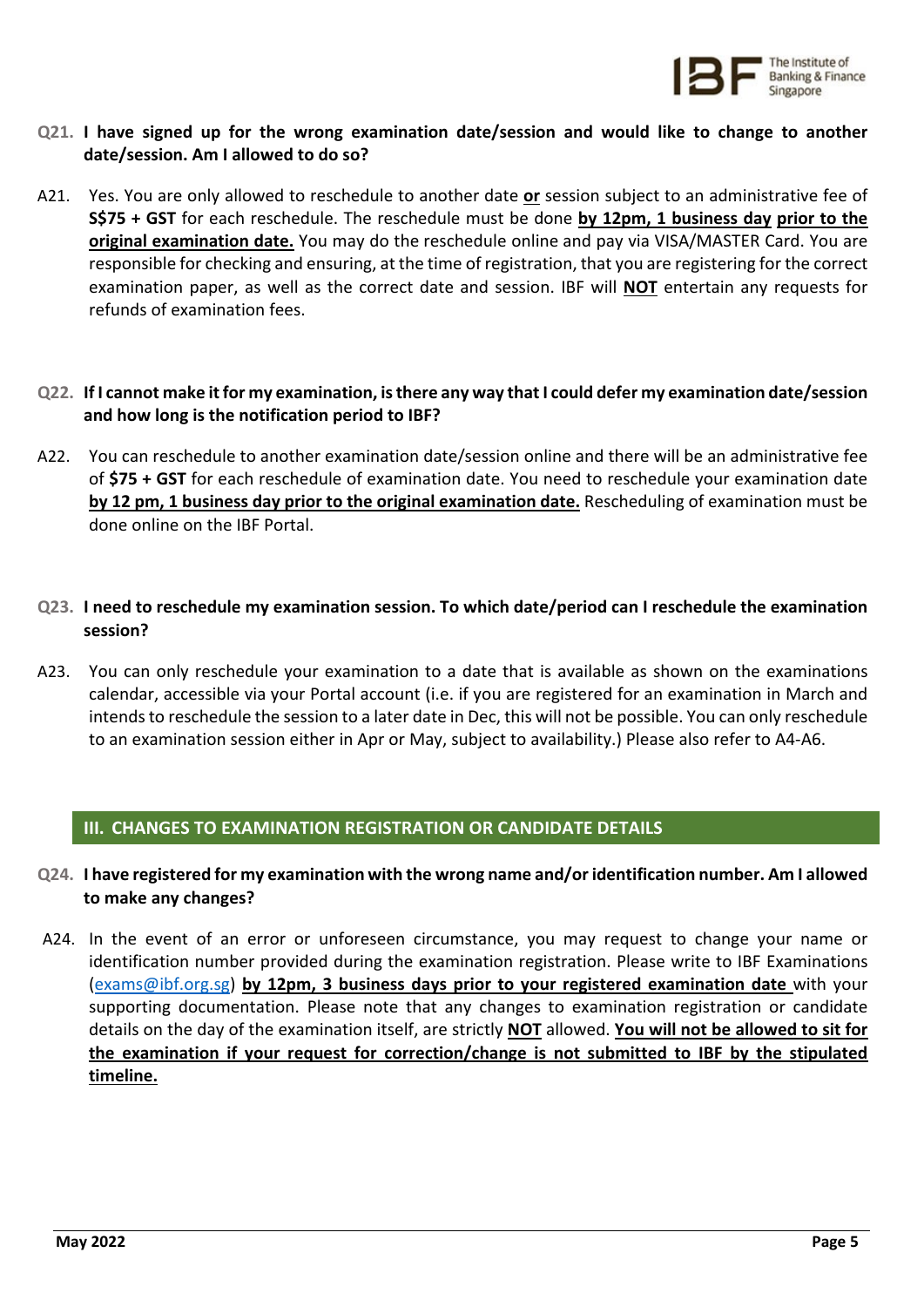

- **Q25. I registered for my examination using my passport identification number, but I will not have my original passport on the day of the examination because of visa processing / passport renewal reasons. What other valid identification documentation can I present on the examination day in order to be allowed to sit for my examination?**
- A25. You can present the original documentation from the Embassy or Immigration Office which states the passport number/identification number which you had used to complete your examination registration.
- **Q26. I have signed up for the wrong examination module. Am I allowed to change to another module?**
- A26. No. Changes in examination modules or papers are **NOT** allowed.
- **Q27. Am I allowed to transfer my examination registration to another person or candidate?**
- A27. No. Transfers of registrations to other persons or candidates are strictly **NOT** allowed. Please also refer to A20.

# **IV. ON THE EXAMINATION / ASSESSMENT DAY**

- **Q28. Am I still required to do SafeEntry checks and adhere to the Vaccine Differentiated Safe Management Measures (VDS) in relation to the COVID-19 rules?**
- A28. In line with the Singapore Ministry of Health's (MOH) advisory on the relaxation of COVID-19 rules dated 22 April 2022, Examination candidates will no longer be required to do SafeEntry checks, provide proof of vaccinations or take a Pre-Event Test (PET) before entering the examination venue. However, if you are feeling unwell, we strongly encourage you to seek medical attention to help keep the community safe and to prioritize your health and safety.

#### **Q29. Is it necessary for me to wear a face mask in the IBF Assessment Centre?**

A29. Yes, a face mask must be worn at all times in the IBF Assessment Centre, including the exam room.

#### **Q30. I am on medical leave on my examination day. How do I reschedule the examination date?**

A30. You must write to IBF Examinations [\(exams@ibf.org.sg\)](mailto:exams@ibf.org.sg) with a copy of your medical/hospitalisation certificate, **by 1 business day from the original examination date.** IBF will then grant a "free reschedule" for the examination session. Please note that you must log into your IBF Portal account to reschedule your new examination date, latest, **by 2 business days from your original examination date.**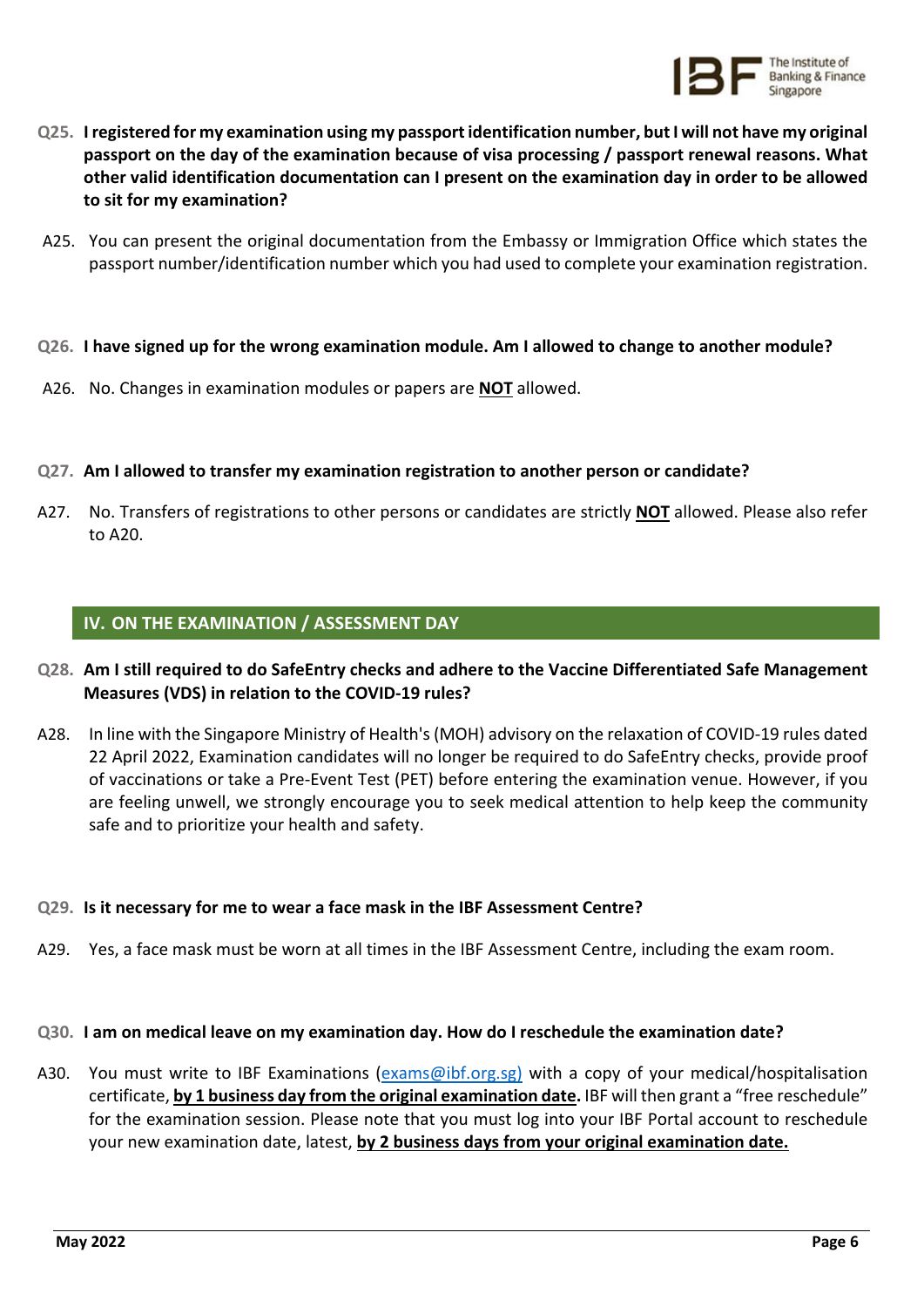

If you fail to reschedule the examination within the stipulated timeline, the fee waiver will expire and you must pay full fees to re-register for the examination.

# **Q31. What if I am unable to meet the deadline for a free reschedule of my examination session?**

A31. You may submit an appeal to IBF Examinations [\(exams@ibf.org.sg\)](mailto:exams@ibf.org.sg) if you are unable to meet the stipulated timeline i.e. **by 2 business days from your original examination date** due to extenuating circumstances. Please also refer to A30.

# **Q32. Are medical certificates ("MCs") from Traditional Chinese Medicine ("TCM") practitioners recognised by IBF?**

A32. Yes. IBF will recognise MCs that are issued by licensed healthcare institutions registered with the Singapore Medical Council, TCM Practitioners Board or the Singapore Dental Council.

# **Q33. What identification documents are required when I turn up on the day of the examination?**

A33. You must bring your **original valid photo identification document** (NRIC, passport, Singapore driver licence, SAF Identity Card) that were used to register for the examinations. Candidates can also use the identification documents (NRIC, Singapore driver licence) in their Singpass mobile app as proof of documentation. **Candidates are responsible for ensuring that the name and identity number on the identification document matches the information provided to IBF during examination registration.** Please refer to the **[IBF Examinations Rules & Regulations](https://www.ibf.org.sg/programmes/examination/Documents/ExamRulesandRegs_Dec21.pdf)** Points 3.1 and 4.1 for more information.

# **Q34. On the day of the examination, what happens if I forget to bring my identification document or I have brought an identification document where the name and identity number does not match the information provided to IBF during examination registration?**

A34. You will not be allowed to sit for the examination without proper identification and you will have to reenrol for another session. As the examination administrator, IBF has to fulfil its obligation to verify candidates' identity before they are permitted to take an examination. No refund of examination fees will be given.

# **Q35. What happens if I realised that I made a mistake in my examination registration details on the day of my examination?**

A35. You will not be allowed to sit for the examination, and you will have to re-enrol for another session. As a candidate for a professional licensing examination, it is your responsibility to ensure that you have registered with your complete and correct personal details, including your full name, identification number, etc. No refund of examination fees will be given.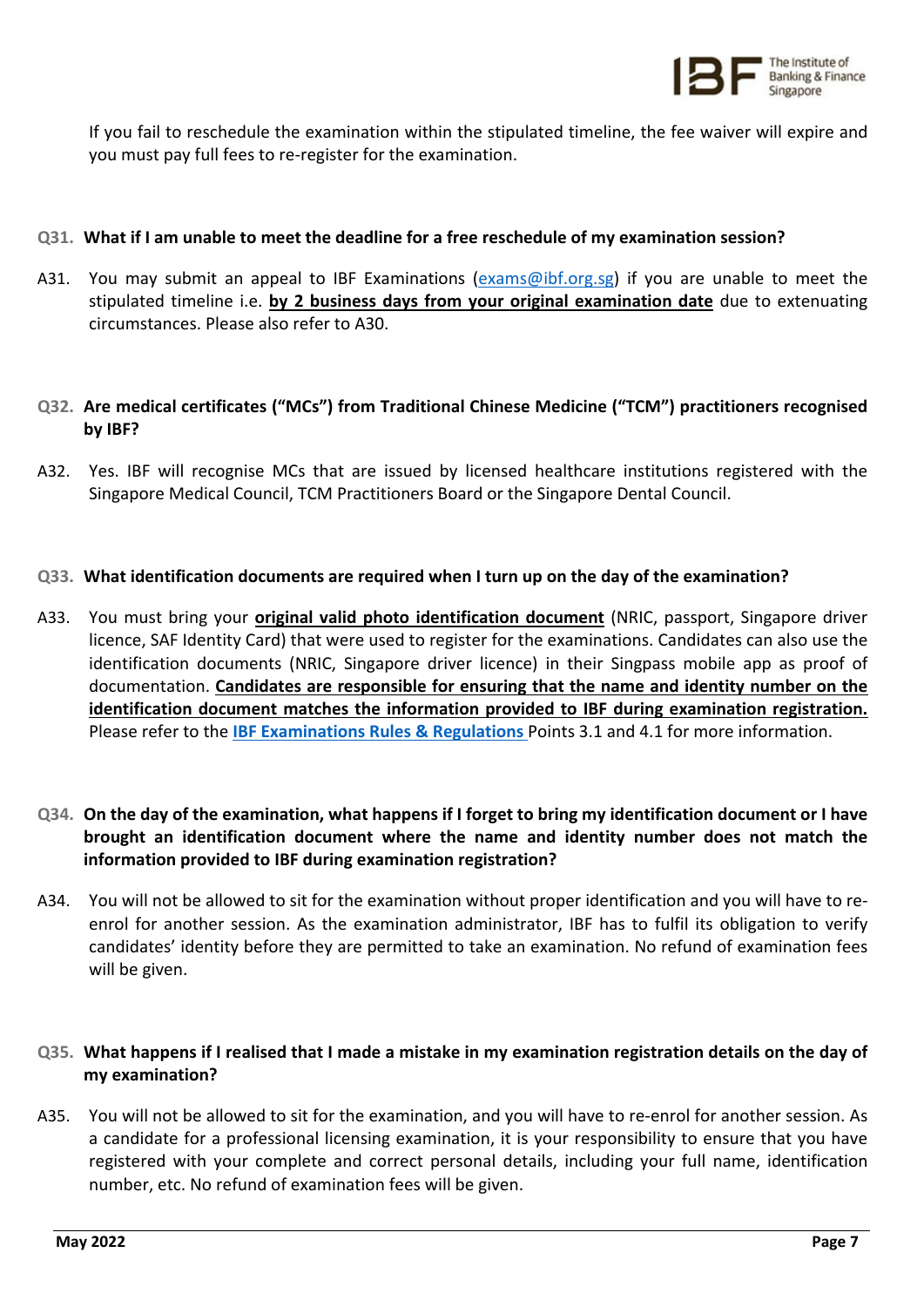

#### **Q36. What time should I arrive for my examination?**

A36. You are advised to arrive at the IBF Assessment Centre at least 15 minutes before the start of your examination. IBF Assessment Centre is located at 20 Anson Building, #05-01, Singapore 079912 and all visitors must register at the reception counter of the Building before they can proceed to the IBF Assessment Centre on the 5th Floor.

#### **Q37. What happens if I arrive late for the examination?**

A37. A grace period of 15 minutes after the commencement of the examination is granted for latecomers. If you arrive more than 15 minutes after the commencement of the examination, you will not be allowed to sit for the examination and will be graded as "Absent" for that examination.

### **Q38. Is there a dress code to sit for the examination at IBF?**

A38. Yes, candidates can either be in business or smart casual attires. Please note that it is inappropriate for candidates to come in slippers, singlets, shorts/bermudas, or shirts with inappropriate message prints. IBF reserves the right to disallow candidates to sit for the examinations if they are inappropriately dressed.

# **Q39. What kind of items am I allowed / not allowed to bring into the Examination Room?**

- A39. Please refer to the Personal Belongings Policy set out in the **[IBF Examinations Rules & Regulations](https://www.ibf.org.sg/programmes/examination/Documents/ExamRulesandRegs_Dec21.pdf)** Point 4.4. Candidates are to place all their personal belongings (including wallets, electronic devices, etc.) in their bags on the floor beside their seats. ONLY the following items may be placed on each candidate's desk:
	- (i) Candidate's ID;
	- (ii) Calculator (refer to the **[IBF Examinations Rules & Regulations](https://www.ibf.org.sg/programmes/examination/Documents/ExamRulesandRegs_Dec21.pdf)** Point 4.5); and
	- (iii) Lead Pencils (Blank papers will be provided by IBF for rough workings and calculations, mechanical pencils are not allowed).

Candidates who arrive early will be allowed to revise for the examination at their seats but will be required to keep all reference materials in their bags prior to the start of the examinations.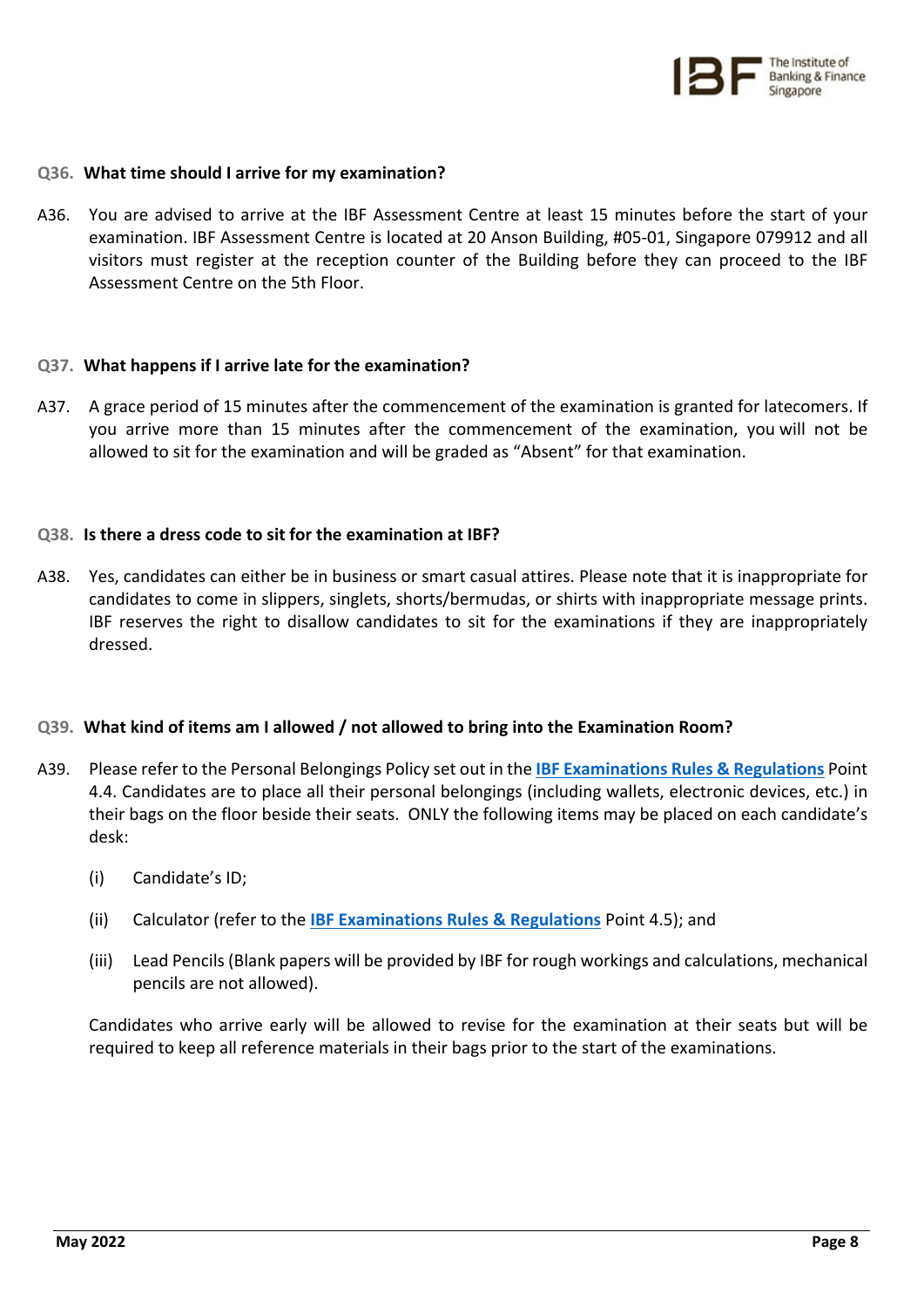

# **V. STUDY GUIDES AND EXAMINATION PREPARATION**

#### **Study Guides**

#### **Q40. Will IBF provide study guides upon registration for the IBF Examinations?**

A40. Yes. Upon successful registration for an examination, you will receive an email with a link to a PDF estudy guide. You can also access a copy of the study guide via your [IBF Portal](https://eservices.ibf.org.sg/Account/Login?ReturnUrl=%2F) account.

#### **Q41. Will my access to the study guide expire?**

A41. Yes. Your access to the study guide will expire after your scheduled examination.

#### **Q42. Will I still be able to access the study guide if I reschedule my examination?**

A42. Yes. Your access to the study guide will be extended till your revised examination date.

#### **Q43. Will I be informed if there is an update to the study guide?**

A43. IBF will inform all registered candidates if there are major updates to the study guide. For minor updates, candidates are expected to refer to the **[Study Guides Updates](https://www.ibf.org.sg/programmes/examination/Pages/Study-Guide-Updates.aspx)** page on the IBF website.

#### **Q44. Can I purchase a hard copy of the study guide?**

A44. No. IBF has stopped selling hard copy study guides with effect from 9 October 2018.

#### **VI. Examination Preparation**

#### **Q45. How much time do I need to spend to prepare for my examination?**

A45. The recommended study hours for the IBF Examinations are shown below. The actual number of study hours required will vary depending on individuals' prior knowledge & experience.

| <b>Examinations</b>            | Recommended Minimum<br>No. of Study Hours |
|--------------------------------|-------------------------------------------|
| <b>Regulatory Examinations</b> | $50 - 80$ hours                           |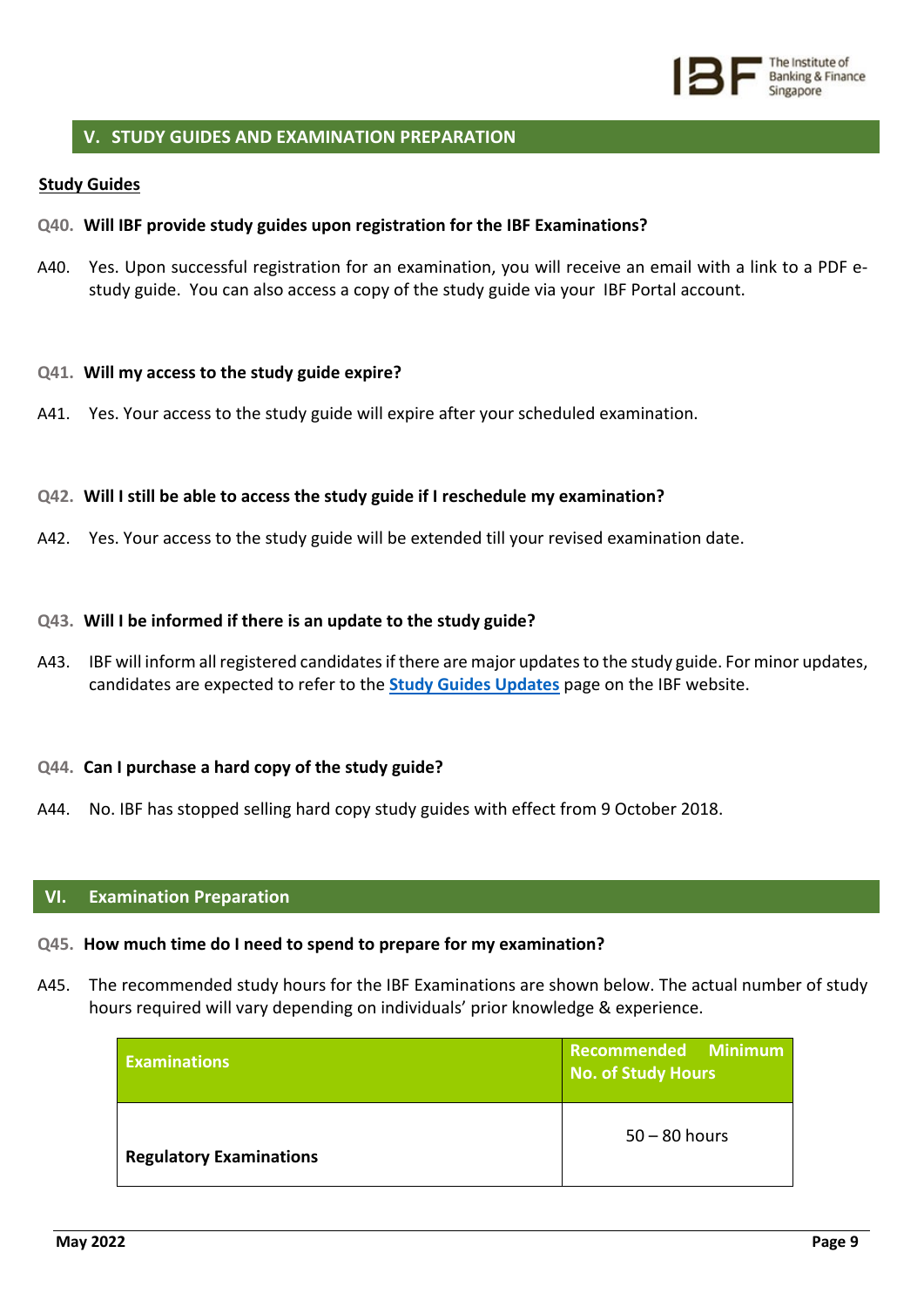

| Licensing Examinations (CMFAS): M1A, M1B, M2A, M3, M4A,<br>M10 |                 |
|----------------------------------------------------------------|-----------------|
| Industry Examinations: FMRP, CACS Paper 1, CBCE Paper 2        |                 |
|                                                                |                 |
| <b>Product Knowledge Examinations</b>                          | $60 - 80$ hours |
| Licensing Examinations (CMFAS): M6, M6A                        |                 |
| Industry Examinations: CACS Paper 2, CBCE Paper 1              |                 |
|                                                                |                 |

# **Q46. What types of questions will be tested in the IBF Examinations?**

A46. The study guides contain samples of the types of questions that will be tested in the examinations. Please also refer to A48.

You should also read the section on "Important Notes about the Examination" in your study guide, which sets out the examination format, duration, passing mark and chapters that would not be tested in the examination.

# **Q47. If I just read the study guide, will I be able to answer all the questions and pass the IBF Examinations?**

A47. While your study guide is a key reference for the content that will be tested in the examination, it is also important that you understand the fundamental principles of the rules, codes of conduct and products that are covered. We would encourage you to also refer to the relevant rules, codes or other textbooks in the study guide footnotes and recommended readings if you do not fully understand the concepts in the study guide.

IBF will be progressively revising its examinations to include more application-based questions so as to ensure that individuals are able to apply their knowledge to a particular regulated activity or job role. These questions will test on concepts in the study guide but may not be directly referenced from the study guide.

# **Q48. What are application-based questions?**

A48. Application-based questions test a candidate's ability to apply knowledge and concepts (for example, to determine, analyse, establish, predict, solve) in practical work situations.

Examples of application-based questions: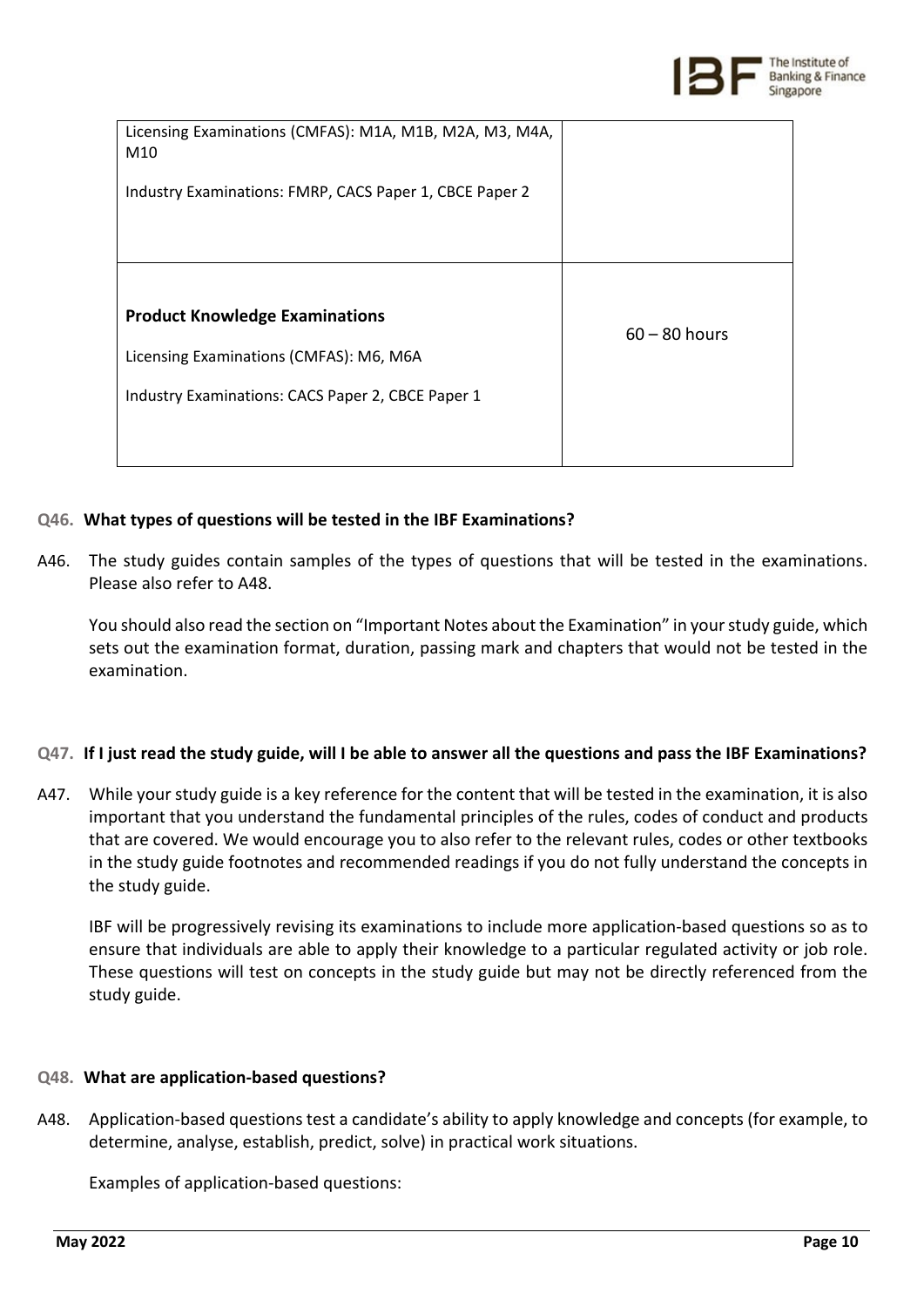

# **Regulatory Exams**

# **Example**

#### **Topic - Minimum Entry and Exam Requirements**

Jasmine is 23 years old and has just graduated from university. She and her brother, Mark, want to become Trading Representatives. Mark is older than Jasmine and has been living overseas for the last 10 years, where he ran a successful stockbroking business but he recently ran into financial difficulties. Hence, he decided to return to Singapore to set up a business with Jasmine.

Based on the above facts, who is eligible to be registered as a Trading Representative?

- Both Jasmine and Mark are eligible a.
- Only Jasmine is eligible b.
- Only Mark is eligible c.
- d. Neither Mark nor Jasmine are eligible

| <b>Product Knowledge Exams</b>                                                                                                                                                                                                                                                                                      |  |
|---------------------------------------------------------------------------------------------------------------------------------------------------------------------------------------------------------------------------------------------------------------------------------------------------------------------|--|
| <b>Example</b>                                                                                                                                                                                                                                                                                                      |  |
| <b>Topic – Warrant Valuation</b>                                                                                                                                                                                                                                                                                    |  |
| ABC Limited ("ABC") has a call warrant with the following details:<br>Share price $(S) = $5.90$<br>Exercise price $(X) = $6.00$<br>Warrant price $(WP) = $0.35$<br>IBF 3.png<br>Conversion ratio $(n) = 2$                                                                                                          |  |
| Calculate the intrinsic value, conversion price and premium of ABC's call<br>warrant.                                                                                                                                                                                                                               |  |
| a. Intrinsic value = \$0; Conversion price = \$6.70; Premium = $13.6\%$<br>b. Intrinsic value = $$0$ ; Conversion price = $$5.30$ ; Premium = $10\%$<br>c. Intrinsic value = $$0.10$ ; Conversion price = $$6.70$ ; Premium = 13.6%<br>d. Intrinsic value = $$0.10$ ; Conversion price = $$5.30$ ; Premium = $10\%$ |  |

# **Q49. Is there any training course that I can attend to prepare for the IBF Examinations?**

A49. There are various training providers that run preparatory courses for the IBF Examinations. However, IBF does not vouch for the quality of these courses as they are provided by third party providers.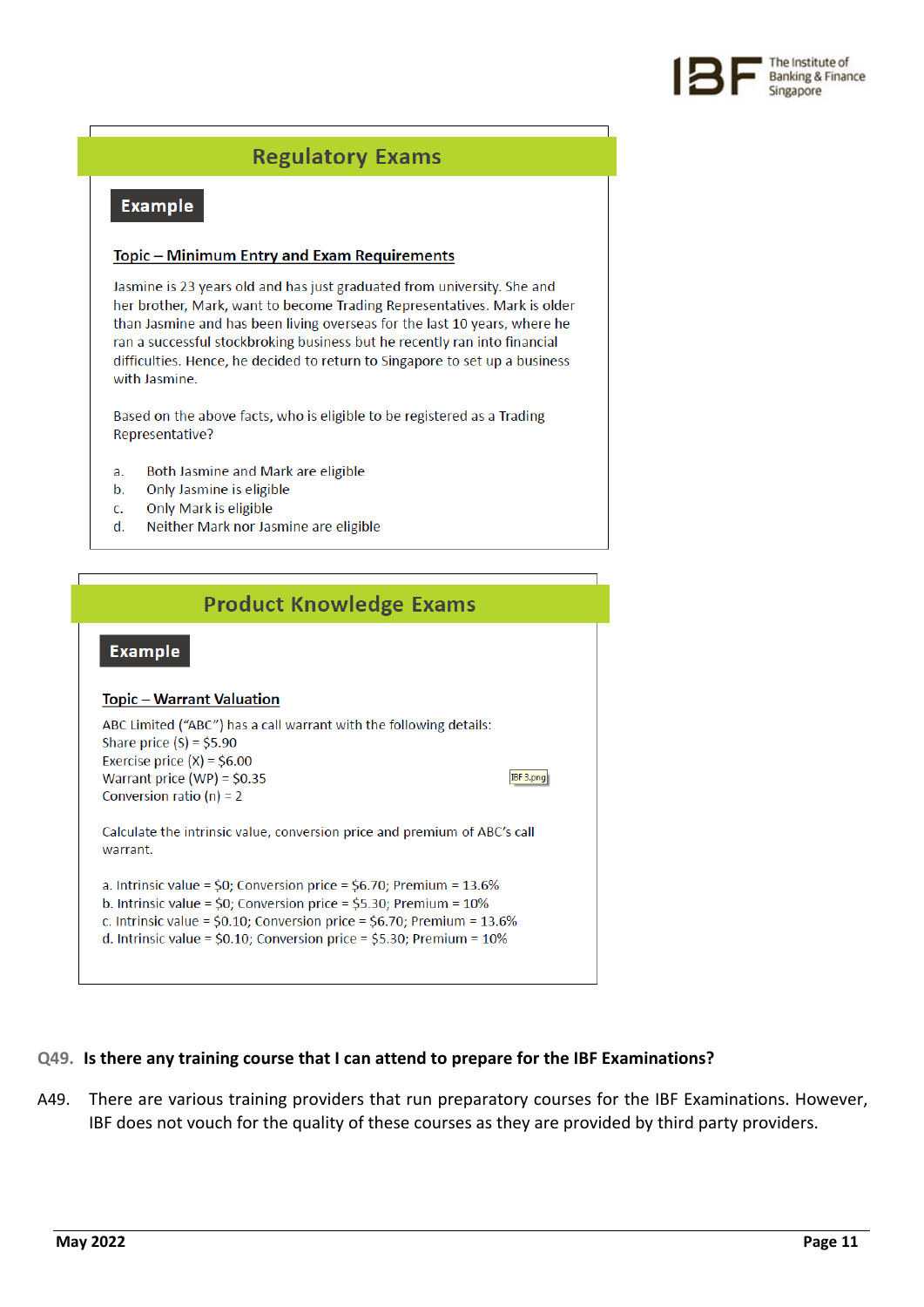

# **VII.TAKING THE IBF EXAMINATIONS**

- **Q50. What types of examination questions will be used in the IBF Examinations?**
- A50. There are three types of questions:
	- *Multiple Choice Questions (MCQs)* These questions will have only 1 correct answer. Each question carries 1 mark.
	- *Multiple Response Questions (MRS)* These questions have multiple (between 2-4) correct answers. All correct answers must be selected to score 1 mark. Otherwise, no marks will be awarded.
	- *Case Study Questions* These questions are used in the Product Knowledge examinations (e.g. CMFAS M6, M6A, CACS Paper 2, CBCE Paper 1). The questions will consist of a case scenario and 3- 4 related MCQ or MRS questions. Each MCQ or MRS question carries 1 mark.
- **Q51. During my examination, I was unsure about some of my answers. I answered those questions and marked those questions as "KIV". Will those answers be considered in my final score?**
- A51. All correctly answered questions, including those marked as "KIV", will be tabulated in the final score.
- **Q52. Will any marks be deducted for the wrong answers during the examination?**
- A52. No.

#### **VIII. EXAMINATION RESULTS AND GRADING**

- **Q53. What are the examination grades for the IBF Examinations?**
- A53. You will be awarded with a grade of "Pass", "Fail" or "Absent" on your examination.

# **Q54. Will I be able to tell how well I did on my examination?**

A54. Yes. In addition to knowing your examination grade, your result slip will show the "Score band", which indicates s the range that your examination score (in percentage) falls within. In addition, if you failed your examination, your result slip will have a "Weakness Analysis" section, which shows the chapters where your examination performance was the weakest, and is ranked from your weakest chapter to your strongest chapter.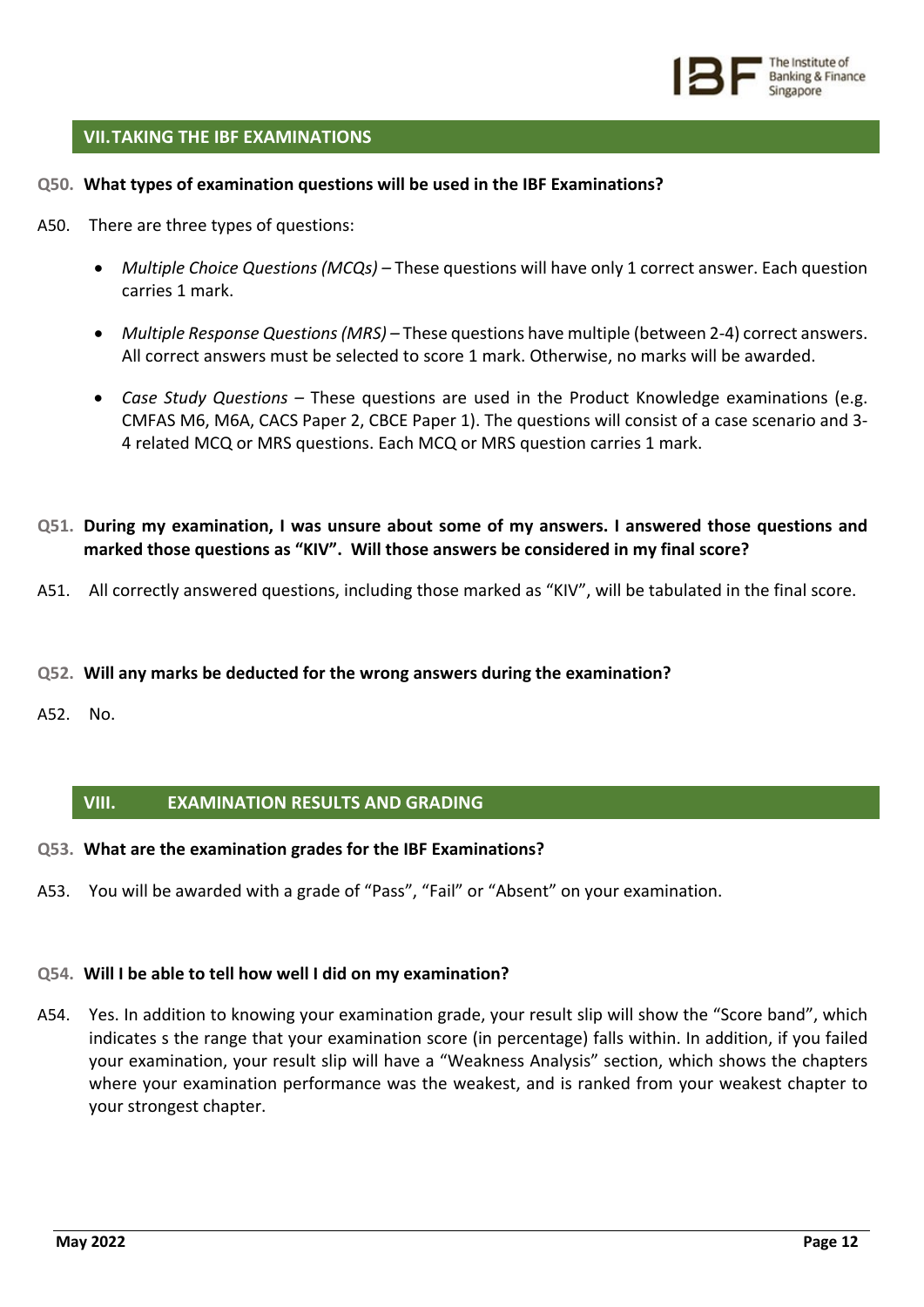

# **Q55. Can I find out which questions I have answered correctly?**

A55. No. However, you will be able to analyse your performance using the score band and weakness analysis.

#### **Q56. When will I know my results?**

A56. You will be informed of your result immediately after you complete and submit your examination. The system will calculate your score and display your examination result transcript on your screen. You will be able to access an e-copy of your examination result slip by logging into your [IBF Portal](https://eservices.ibf.org.sg/Account/Login?ReturnUrl=%2F) account 1 business day after your examination.

### **Q57. Will I get a certificate on passing my examination?**

A57. No. You will not receive any printed result slips or certifications after your examination. You may download and print a copy of your examination result slip from the [IBF Portal,](https://eservices.ibf.org.sg/Account/Login?ReturnUrl=%2F) 1 business day after your examination.

### **Q58. What if I want to have a printed copy of my examination results?**

A58. You can request to purchase a duplicate Result Slip through the [IBF Portal.](https://eservices.ibf.org.sg/Account/Login?ReturnUrl=%2F) There is an administrative fee of \$47+GST for each result slip. IBF will courier the duplicate Result Slip to your delivery address within 7 business days.

# **Q59. I noticed that I can view online copies of my past examination results on the IBF Portal. Can I use these online copies of my examination results as official result slips?**

A59. Yes. Your examination results can be viewed online and can be used as evidence of your official examination results. If you wish to obtain a printed result slip, you may request for a duplicate Result Slip online through the [IBF Portal.](https://eservices.ibf.org.sg/Account/Login?ReturnUrl=%2F) Please also refer to A58.

# **Q60. I have previously attended and completed a CMFAS-related Non-Examinable Course conducted by IBF in 2003. Can I request for an IBF letter to show that I completed the training?**

A60. Yes. Please write to IBF Examinations [\(exams@ibf.org.sg\)](mailto:exams@ibf.org.sg) with a scanned copy of your NRIC/identification document. Please note that there is an administrative fee of \$47+GST per letter. The letter will be mailed to your delivery address within 14 business days.